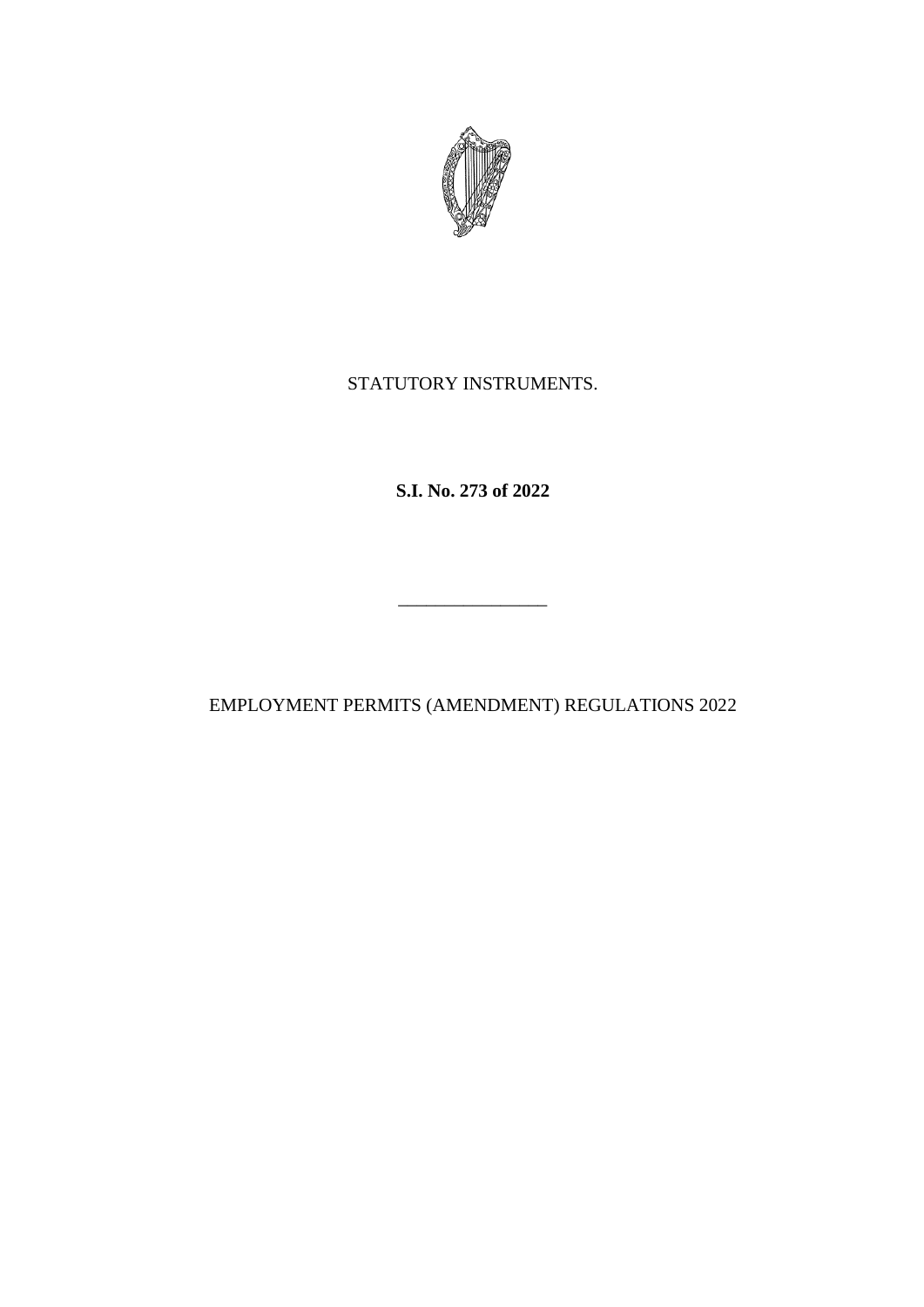# S.I. No. 273 of 2022

# EMPLOYMENT PERMITS (AMENDMENT) REGULATIONS 2022

I, Damien English, Minister of State at the Department of Enterprise, Trade and Employment, in exercise of the powers conferred on me by sections 14, 29 and 30 (as amended by sections 17, 29 and 30 of the Employment Permits (Amendment) Act 2014 (No. 26 of 2014)) of the Employment Permits Act 2006 (No. 16 of 2006) (as adapted by the Business, Enterprise and Innovation (Alteration of Name of Department and Title of Minister) Order 2020 (S.I. No. 519 of 2020)) and the Enterprise, Trade and Employment (Delegation of Ministerial Functions) Order 2020 (S.I. No. 579 of 2020), hereby make the following regulations:

#### *Citation*

1. (1) These Regulations may be cited as the Employment Permits (Amendment) Regulations 2022.

(2) The Principal Regulations, the Regulations of 2018, the Employment Permits (Amendment) (No. 2) Regulations 2018 (No. 163 of 2018), the Employment Permits (Amendment) (No. 3) Regulations 2018 (S.I. No. 318 of 2018), the Employment Permits (Amendment) (No. 4) Regulations 2018 (S.I. No. 550 of 2018), the Employment Permits (Amendment) Regulations 2019 (S.I. No. 138 of 2019), the Employment Permits (Amendment) (No. 2) Regulations 2019 (S.I. No. 333 of 2019), the Employment Permits (Amendment) (No. 3) Regulations 2019 (S.I. No. 633 of 2019), the Employment Permits (Amendment) Regulations 2020 (S.I. No. 156 of 2020), the Employment Permits (Amendment) (No. 2) Regulations 2020 (S.I. No. 510 of 2020), the Employment Permits (Amendment) Regulations 2021 (S.I. No. 286 of 2021), the Regulations of 2021 and these Regulations may be cited together as the Employment Permits Regulations 2017 to 2022.

# *Definitions*

2. In these Regulations—

"Principal Regulations" means the Employment Permits Regulations 2017 (S.I No. 95 of 2017);

"Regulations of 2018" means the Employment Permits (Amendment) Regulations 2018 (S.I. No. 70 of 2018);

"Regulations of 2021" means the Employment Permits (Amendment) (No. 2) Regulations 2021 (S.I. No. 559 of 2021).

# *Amendment of Regulation 8 of Principal Regulations*

3. Regulation  $8(2)(c)(I)$  (as amended by Regulation 5(b) of the Regulations of 2018) of the Principal Regulations is amended by substituting "Irish Residence

> *Notice of the making of this Statutory Instrument was published in "Iris Oifigiúil" of* 17*th June,* 2022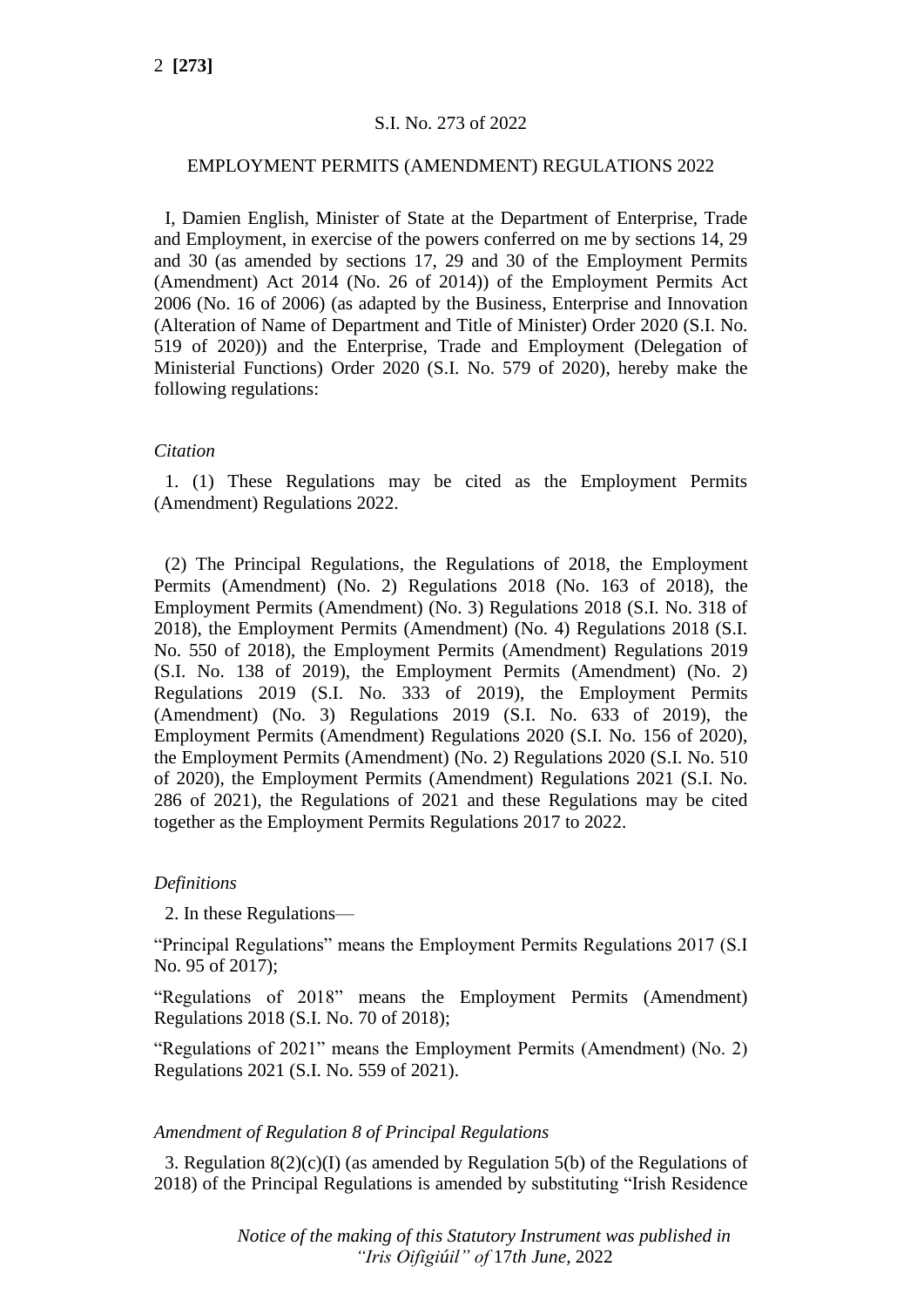Permit Registration Number, or if neither is available" for "Irish Residence Permit pin, or if neither pin is available".

#### *Amendment of Regulation 9 of Principal Regulations*

4. Regulation  $9(2)(c)(I)$  (as amended by Regulation 6(b) of the Regulations of 2018) of the Principal Regulations is amended by substituting "Irish Residence Permit Registration Number, or if neither is available" for "Irish Residence Permit pin, or if neither pin is available".

#### *Amendment of Regulation 30 of Principal Regulations*

5. Regulation 30 (as amended by Regulation 5 of the Regulations of 2021) of the Principal Regulations is amended—

- (a) in paragraph  $(5)(b)$ , by substituting "425" for "1,625", and
- (b) by deleting paragraph (7).

#### *Amendment of Schedule 3 to Principal Regulations*

6. The Principal Regulations are amended by substituting for Schedule 3 (as amended by Regulation 6 of the Regulations of 2021) the Schedule set out in the Schedule to these Regulations.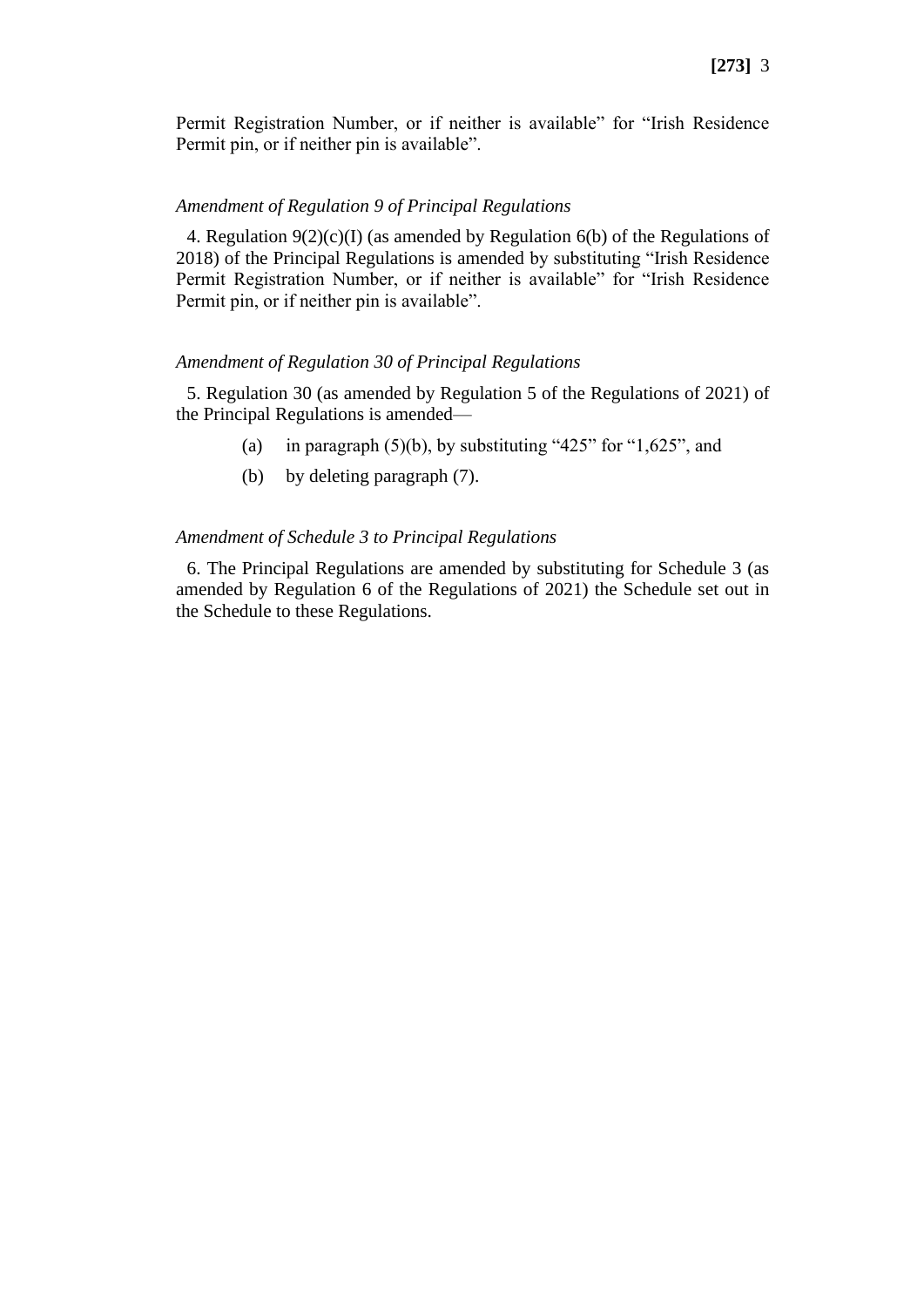*Regulation 6*

# *Schedule New Schedule 3 to Principal Regulations*

*"Regulations 18, 29, 31, 43, 44, 65 and 66*

# *Schedule 3*

*Employments in respect of which there is a shortage in respect of qualifications, experience or skills which are required for the proper functioning of the economy*

| SOC-<br>3 | <b>Employment</b><br>category                           | SOC-<br>$\overline{\mathbf{4}}$ | <b>Employments</b>                                                                                                                                                                                                                                                                                                                                |
|-----------|---------------------------------------------------------|---------------------------------|---------------------------------------------------------------------------------------------------------------------------------------------------------------------------------------------------------------------------------------------------------------------------------------------------------------------------------------------------|
| 112       | Production<br>Managers<br>and<br><b>Directors</b>       | 1122                            | <b>Site Manager</b>                                                                                                                                                                                                                                                                                                                               |
| 113       | <b>ICT</b> Professionals                                | 1136                            | Information technology and telecommunications<br>directors                                                                                                                                                                                                                                                                                        |
| 118       | Health and Social<br>Services Managers<br>and Directors | 1181                            | Senior health services<br>and public<br>health<br>managers and directors                                                                                                                                                                                                                                                                          |
| 211       | Natural and Social<br>Science<br>Professionals          | 2111                            | Chemical scientists in manufacturing (including)<br>food & beverages, medical devices), product<br>development, analytical development, clinical<br>co-vigilance, or biotechnology or related and<br>relevant specialist skills, qualifications<br><b>or</b><br>experience                                                                        |
|           |                                                         | 2112                            | Medical laboratory scientists<br>$\bullet$<br>Biological scientists and biochemists in<br>$\bullet$<br>manufacturing (including food $&$ beverages,<br>devices), product development,<br>medical<br>analytical development, clinical co-vigilance,<br>or biotechnology or related and relevant<br>specialist skills, qualifications or experience |
|           |                                                         | 2113                            | Physical scientists in manufacturing (including<br>food & beverages, medical devices), product<br>development, analytical development, clinical<br>co-vigilance, or biotechnology or related and<br>relevant<br>specialist skills, qualifications<br><b>or</b>                                                                                    |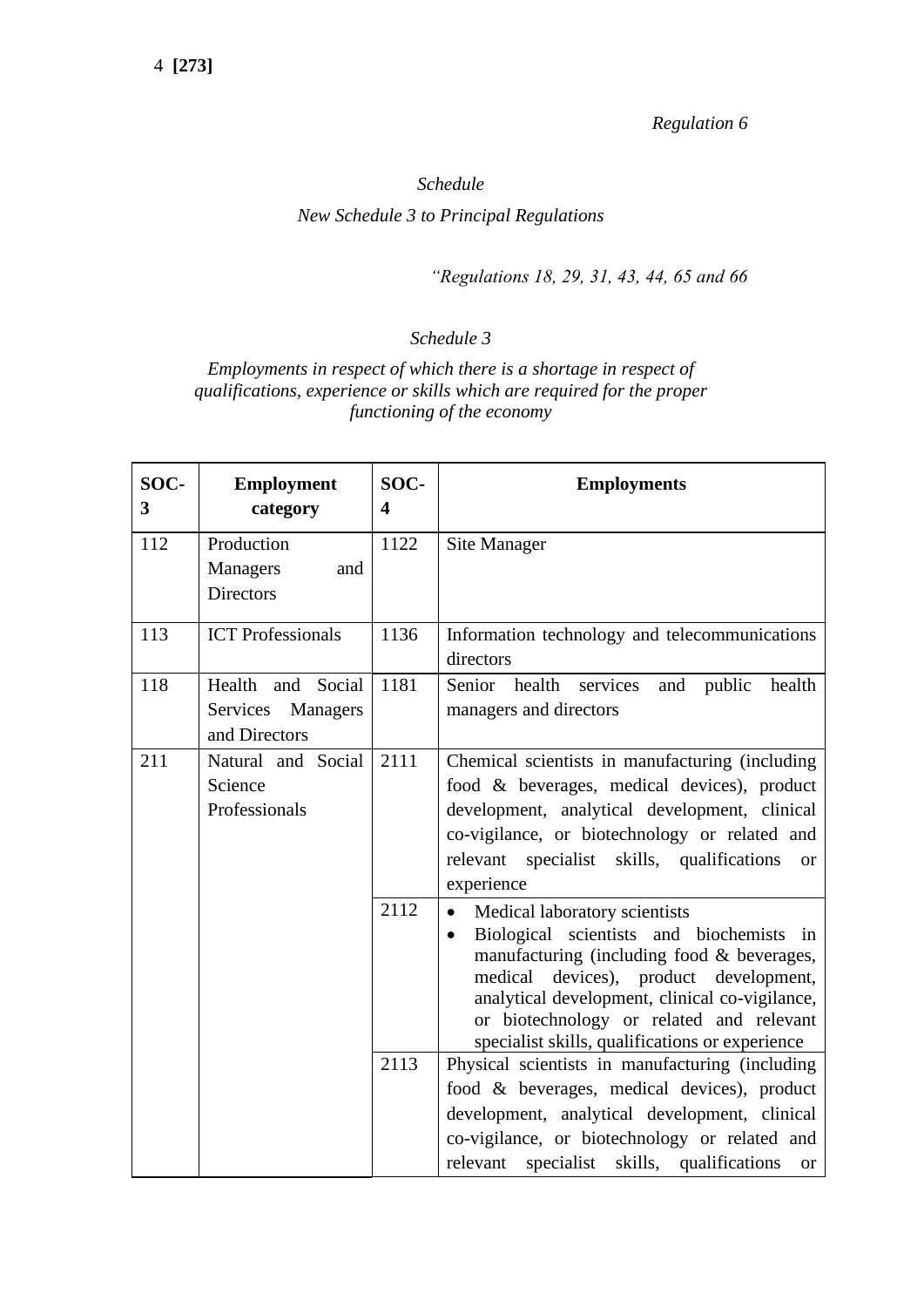|     |                    |      | experience                                                                                  |
|-----|--------------------|------|---------------------------------------------------------------------------------------------|
|     |                    |      |                                                                                             |
|     |                    |      |                                                                                             |
| 212 | Engineering        | 2121 | Civil Engineers<br>$\bullet$                                                                |
|     | Professionals      |      | <b>Structural Engineers and Site Engineers</b><br>٠                                         |
|     |                    | 2122 | Mechanical engineers                                                                        |
|     |                    | 2123 | Electrical engineers                                                                        |
|     |                    | 2124 | Electronics engineers specialising in:                                                      |
|     |                    |      | design,<br>test<br>engineering,<br>Chip<br>$\circ$<br><b>or</b>                             |
|     |                    |      | application engineering, or                                                                 |
|     |                    |      | o Process automation engineering, or<br>Power generation,<br>transmission<br>and<br>$\circ$ |
|     |                    |      | distribution, or                                                                            |
|     |                    |      | Related and relevant specialist skills,<br>$\circ$                                          |
|     |                    |      | qualifications or experience                                                                |
|     |                    | 2126 | Design and development engineers specialising                                               |
|     |                    |      | in:                                                                                         |
|     |                    |      | Quality control, or validation<br>and<br>$\circ$                                            |
|     |                    |      | regulation engineering (high tech industry;                                                 |
|     |                    |      | food and beverages), or<br>Chip<br>design, test engineering,<br><b>or</b><br>$\circ$        |
|     |                    |      | application engineering, or                                                                 |
|     |                    |      | o Process automation engineering, or                                                        |
|     |                    |      | Power generation, transmission<br>and<br>$\circ$                                            |
|     |                    |      | distribution, or                                                                            |
|     |                    |      | Related and relevant specialist skills,<br>$\circ$                                          |
|     |                    | 2127 | qualifications or experience<br>Production and process engineers specialising in:           |
|     |                    |      | Quality control,<br>validation<br><b>or</b><br>and<br>$\circ$                               |
|     |                    |      | regulation engineering (high tech industry;                                                 |
|     |                    |      | food and beverages), or                                                                     |
|     |                    |      | Chemical process engineering, or<br>O                                                       |
|     |                    |      | o Process automation engineering, or                                                        |
|     |                    |      | Power generation,<br>transmission<br>and<br>$\circ$<br>distribution, or                     |
|     |                    |      | Related and relevant specialist<br>skills,<br>$\circ$                                       |
|     |                    |      | qualifications or experience                                                                |
|     |                    | 2129 | Material scientists<br>$\bullet$                                                            |
|     |                    |      | <b>Setting Out Engineer</b>                                                                 |
|     |                    |      | Façade Designer                                                                             |
| 213 | Information        | 2133 | IT specialist managers                                                                      |
|     | Technology<br>and  | 2134 | IT project and programme managers                                                           |
|     | Telecommunications | 2135 | IT business analysts, architects and systems                                                |
|     | Professionals      |      | designers                                                                                   |
|     |                    | 2136 | Programmers<br>software<br>development<br>and                                               |
|     |                    |      | professionals                                                                               |
|     |                    | 2137 | Web design and development professionals                                                    |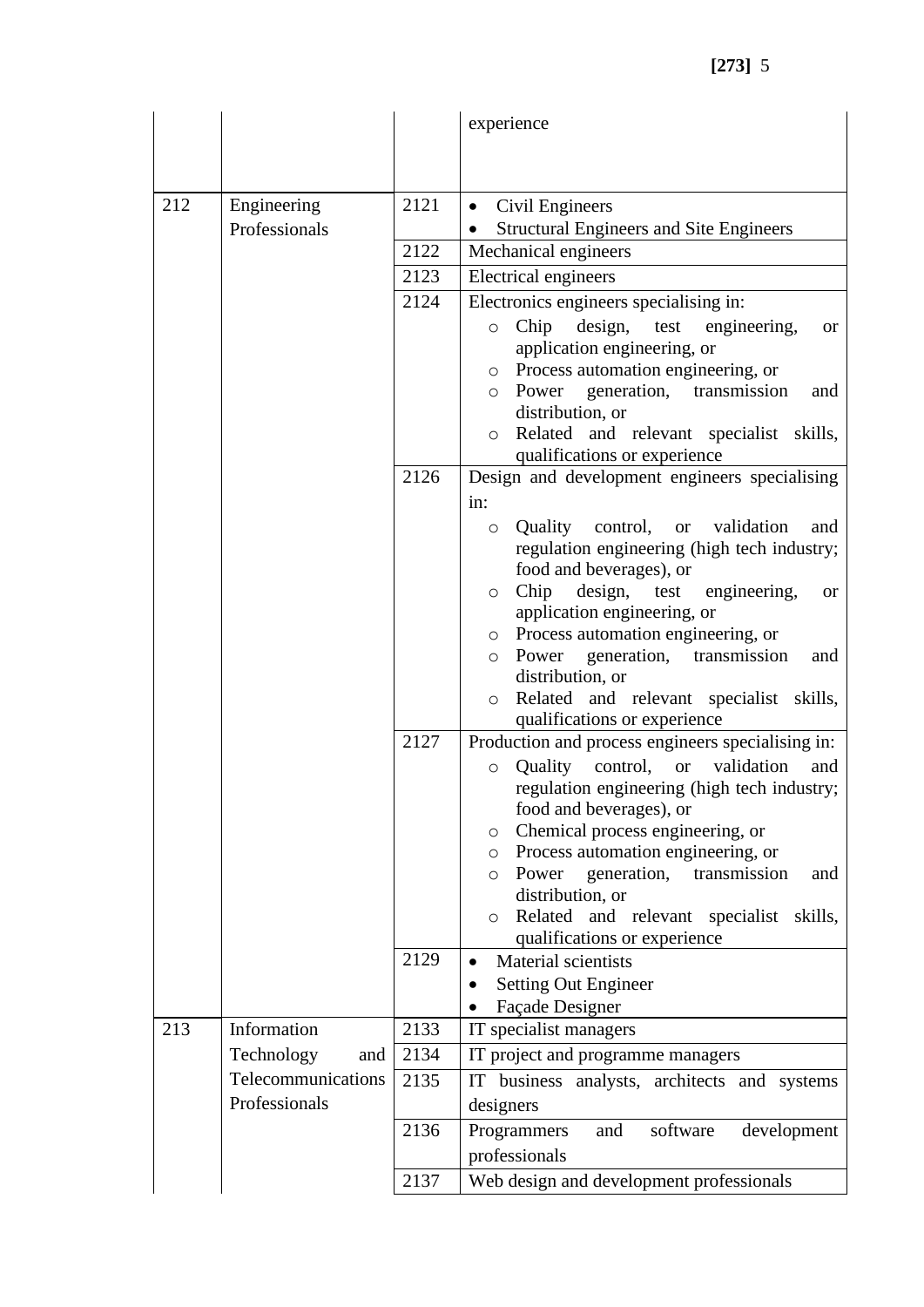|     |                             | 2139 | All other ICT professionals not elsewhere                  |
|-----|-----------------------------|------|------------------------------------------------------------|
|     |                             |      | classified                                                 |
| 221 | <b>Health Professionals</b> | 2211 | Medical practitioners                                      |
|     |                             | 2212 | Psychologist                                               |
|     |                             | 2213 | <b>Industrial Pharmacists</b><br>$\bullet$                 |
|     |                             |      | Pharmacist<br>$\bullet$                                    |
|     |                             | 2217 | Radiographers<br>$\bullet$                                 |
|     |                             |      | Radiation therapists<br>$\bullet$                          |
|     |                             |      | Vascular technologists/physiologists<br>$\bullet$          |
|     |                             |      | Gastro Intestinal technologists/physiologists<br>$\bullet$ |
|     |                             | 2218 | Podiatrist/Chiropodist<br>$\bullet$                        |
|     |                             | 2219 | Audiologists<br>$\bullet$                                  |
|     |                             |      | Perfusionists<br>$\bullet$                                 |
|     |                             |      | Dietician                                                  |
|     |                             |      | Cardiac physiologist<br>$\bullet$                          |
|     |                             |      | <b>Medical Scientist</b>                                   |
| 222 | Therapy                     | 2221 | Physiotherapist                                            |
|     | Professionals               | 2222 | <b>Occupational Therapist</b>                              |
|     |                             | 2223 | Speech & Language Therapist                                |
|     |                             | 2229 | Orthoptists                                                |
| 223 | Nursing<br>and              | 2231 | <b>Registered Nurses</b>                                   |
|     | Midwifery                   | 2232 | <b>Registered Midwives</b>                                 |
|     | Professionals               |      |                                                            |
| 231 | Teaching<br>and             | 2311 | Academics who hold a qualification equivalent              |
|     | Educational                 |      | to Level 10 of the National Framework of                   |
|     | Professionals               |      | Qualification in a given discipline awarded no             |
|     |                             |      | less than two calendar years prior to the date of          |
|     |                             |      | application for an employment permit, with a               |
|     |                             |      | minimum of one academic year of relevant                   |
|     |                             |      | teaching experience, and the<br>employment                 |
|     |                             |      | concerned                                                  |
|     |                             |      |                                                            |
|     |                             |      | is in a third level institution governed by<br>$\circ$     |
|     |                             |      | the Irish Universities Act 1997 (No. 24 of                 |
|     |                             |      | 1997), the Institutes of Technology Act                    |
|     |                             |      | 2006<br>(No. 25 of 2006)<br>and<br>the                     |
|     |                             |      | Technological Universities Act 2018 (No.<br>3 of 2018); or |
|     |                             |      | involves delivering a programme largely<br>$\circ$         |
|     |                             |      | or wholly concerned with information and                   |
|     |                             |      | communications technology, which leads                     |
|     |                             |      | to a major award at QQI level 8 and/or                     |
|     |                             |      | level 9 as validated by Quality and                        |
|     |                             |      | Qualifications Ireland.                                    |
| 242 | Business, Research          | 2421 | Chartered and certified accountants,<br>and<br>$\bullet$   |
|     |                             |      | taxation<br>specialising<br>experts<br>in<br>tax,          |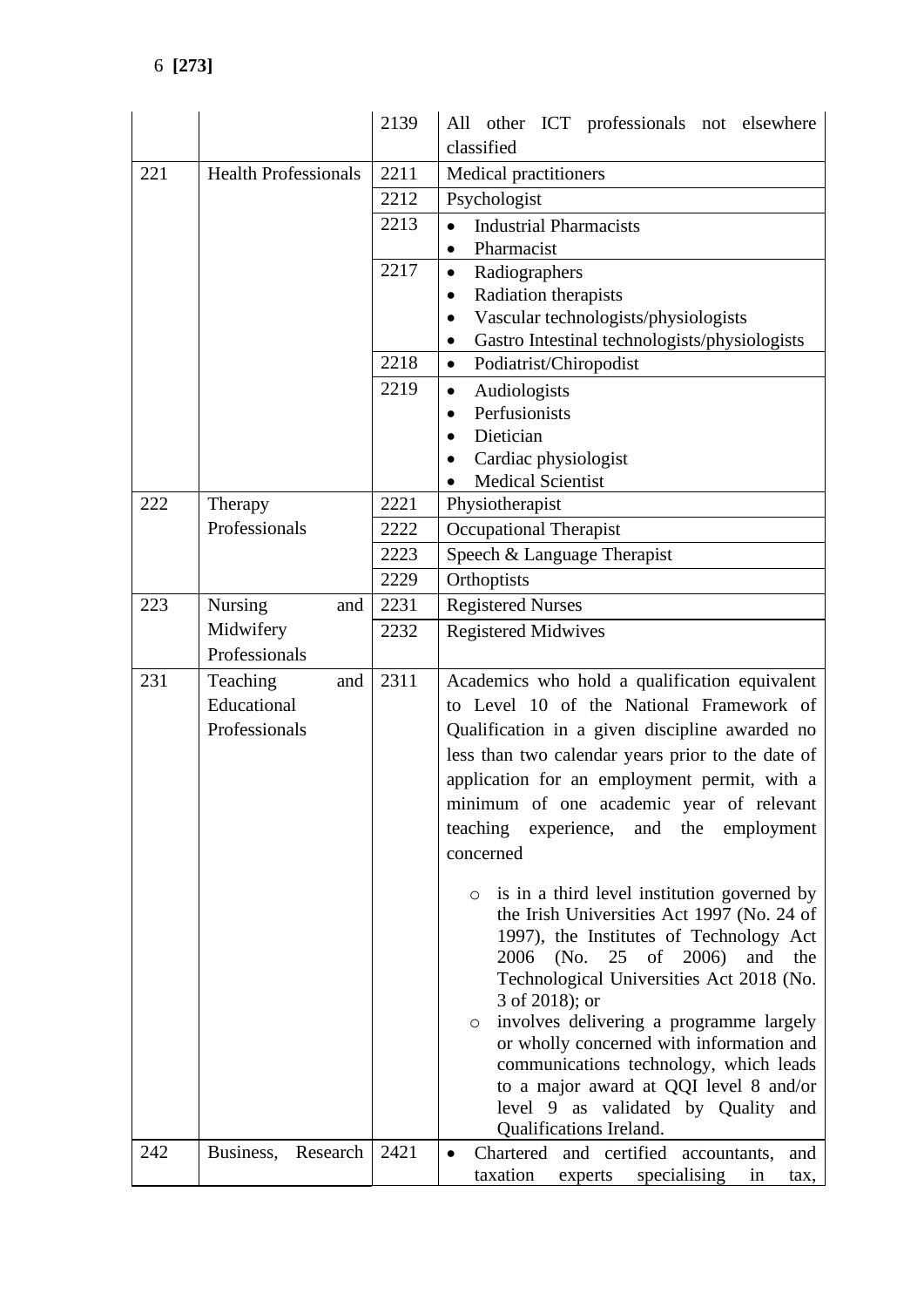|     | and Administrative<br>Professionals |      |      | compliance, regulation, solvency or financial<br>management or related and relevant specialist<br>skills, qualifications or experience.<br>Qualified accountants with at least three<br>$\bullet$<br>years' auditing experience, who are full<br>members of the American Institute of<br>Certified Public Accountants (AICPA),<br>Philippine Institute of Certified Public |
|-----|-------------------------------------|------|------|----------------------------------------------------------------------------------------------------------------------------------------------------------------------------------------------------------------------------------------------------------------------------------------------------------------------------------------------------------------------------|
|     |                                     |      |      | Accountants (PICPA) and the Institute of<br>Chartered Accountants of Pakistan (ICAP)<br>and whom have relevant work experience in<br>the areas of US GAAP reporting and Global<br>Audit and Advisory Services and the<br>employment concerned is in MNC Global<br><b>Audit Services.</b>                                                                                   |
|     |                                     |      |      | Tax consultant specialising in non-EEA tax<br>consultancy<br>and<br>compliance<br>with<br>a<br>professional tax qualification<br><sub>or</sub><br>legal<br>qualification with tax specialism, and has a<br>minimum of three years' experience of tax<br>consultancy requirements and regulations in<br>the relevant non-EEA market.                                        |
|     |                                     |      | 2423 | Management consultants and business analysts                                                                                                                                                                                                                                                                                                                               |
|     |                                     |      |      | specialising in big data analytics with skills in IT,                                                                                                                                                                                                                                                                                                                      |
|     |                                     |      |      | data mining, modelling, and advanced maths or                                                                                                                                                                                                                                                                                                                              |
|     |                                     |      |      | related<br>and<br>relevant<br>specialist<br>skills,                                                                                                                                                                                                                                                                                                                        |
|     |                                     |      |      | qualifications or experience                                                                                                                                                                                                                                                                                                                                               |
|     |                                     |      | 2424 | Business and financial project management                                                                                                                                                                                                                                                                                                                                  |
|     |                                     |      |      | professionals<br>specialising<br>in<br>finance<br>$\&$                                                                                                                                                                                                                                                                                                                     |
|     |                                     |      |      | investment analytics, risk analytics, credit, fraud                                                                                                                                                                                                                                                                                                                        |
|     |                                     |      |      | analytics or related and relevant specialist skills,                                                                                                                                                                                                                                                                                                                       |
|     |                                     |      |      | qualifications or experience                                                                                                                                                                                                                                                                                                                                               |
|     |                                     |      | 2425 | economists<br>Actuaries,<br>statisticians<br>and                                                                                                                                                                                                                                                                                                                           |
|     |                                     |      |      | specialising in big data analytics with skills in IT,                                                                                                                                                                                                                                                                                                                      |
|     |                                     |      |      | data mining, modelling, and advanced maths or                                                                                                                                                                                                                                                                                                                              |
|     |                                     |      |      | related<br>and<br>relevant<br>specialist<br>skills,                                                                                                                                                                                                                                                                                                                        |
|     |                                     |      |      | qualifications or experience                                                                                                                                                                                                                                                                                                                                               |
| 243 | Architects,                         | Town | 2431 | Architect                                                                                                                                                                                                                                                                                                                                                                  |
|     | <b>Planners</b>                     | and  | 2433 | Quantity surveyors                                                                                                                                                                                                                                                                                                                                                         |
|     | Surveyors                           |      | 2435 | Architectural Technologist                                                                                                                                                                                                                                                                                                                                                 |
|     |                                     |      | 2436 | Construction project managers                                                                                                                                                                                                                                                                                                                                              |
| 244 | Welfare                             |      | 2442 | <b>Social Worker</b>                                                                                                                                                                                                                                                                                                                                                       |
|     | Professionals                       |      |      |                                                                                                                                                                                                                                                                                                                                                                            |
| 246 | Quality                             | and  | 2461 | Quality control and planning engineers                                                                                                                                                                                                                                                                                                                                     |
|     | Regulatory                          |      | 2462 | Quality assurance and regulatory professionals                                                                                                                                                                                                                                                                                                                             |
|     | Professionals                       |      | 2463 | Environmental health professionals                                                                                                                                                                                                                                                                                                                                         |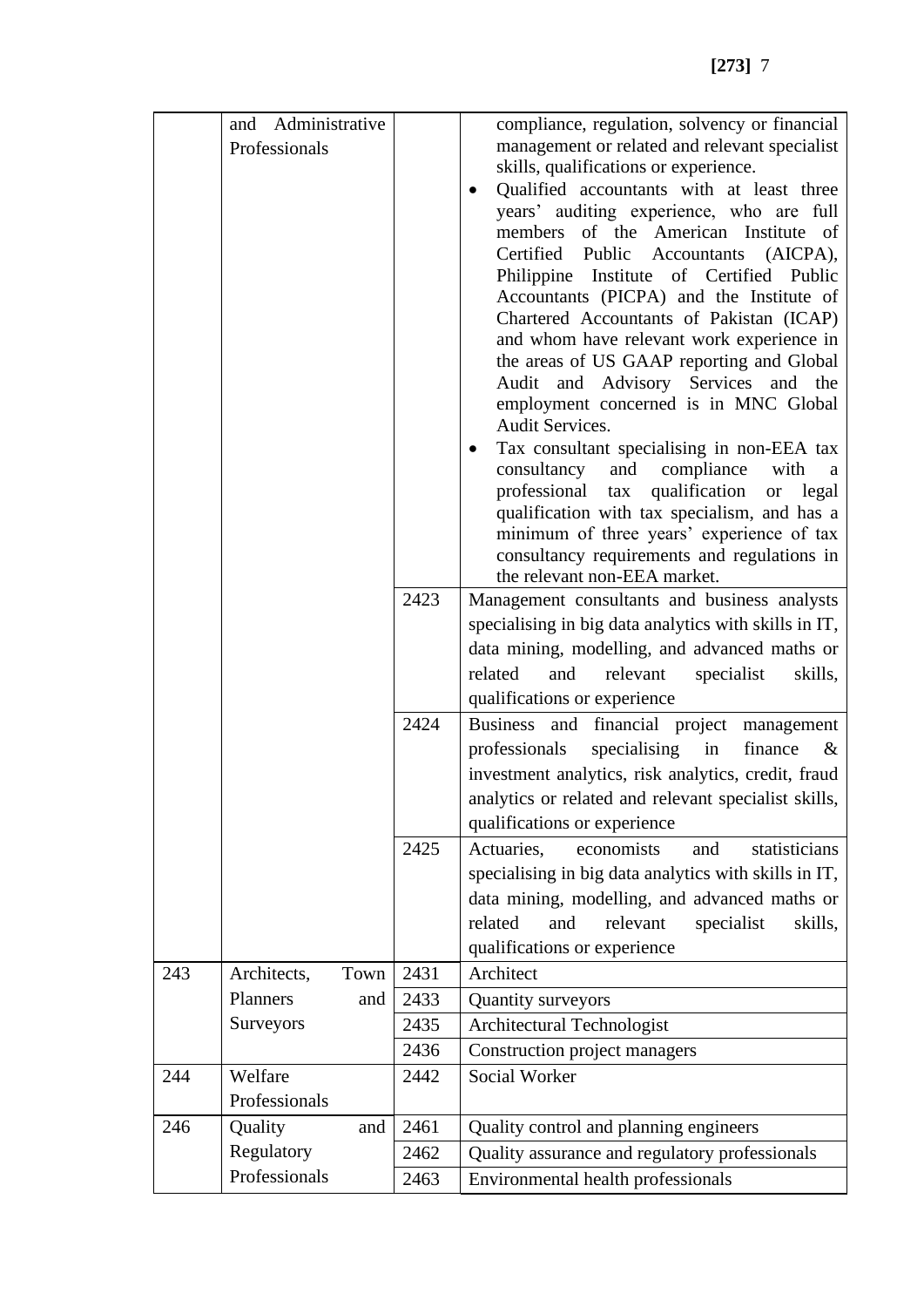| 247 | <b>Media Professionals</b> | 2473 | Art Director in 2D or 3D animation, with at least                                                        |
|-----|----------------------------|------|----------------------------------------------------------------------------------------------------------|
|     |                            |      | one year's experience in the role                                                                        |
| 321 | Health<br>Associate        | 3213 | <b>PHECC</b> registered Paramedics<br>$\bullet$                                                          |
|     | Professionals              |      | PHECC registered Advanced Paramedic<br>$\bullet$                                                         |
|     |                            |      | Practitioners                                                                                            |
|     |                            | 3218 | Prosthetists<br>$\bullet$                                                                                |
|     |                            |      | Orthotists<br>$\bullet$                                                                                  |
| 341 | Literary<br>Artistic,      | 3411 | Respiratory physiologist<br>Animation Background and Design Artist in 2D                                 |
|     | Media<br>and               |      | or 3D animation, with at least one year's                                                                |
|     | Occupations                |      | experience in the role                                                                                   |
| 342 | <b>Design Occupations</b>  | 3421 |                                                                                                          |
|     |                            |      | Location Designer in 2D or 3D animation,<br>$\bullet$<br>with at least one year's experience in the role |
|     |                            |      | Character Designer in 2D or 3D animation,<br>$\bullet$                                                   |
|     |                            |      | with at least one year's experience in the role                                                          |
|     |                            |      | Prop Designer in 2D or 3D animation, with at<br>$\bullet$                                                |
|     |                            |      | least one year's experience in the role                                                                  |
|     |                            |      | Animation Layout Artist in 2D or 3D<br>$\bullet$                                                         |
|     |                            |      | animation, with at least one year's experience                                                           |
|     |                            |      | in the role                                                                                              |
| 344 | Sports and Fitness         | 3442 | High performance coaches<br>directors<br>and                                                             |
|     | Occupations                |      | employed by                                                                                              |
|     |                            |      | National sports organisations, or<br>$\circ$<br>High profile sports organisations engaging<br>$\circ$    |
|     |                            |      | in international competition                                                                             |
| 354 | Marketing<br>Sales,        | 3542 | <b>Business</b><br>sales executives<br>specialising<br>in                                                |
|     | Related<br>and             |      | International Sales Roles or ITB2B sales roles                                                           |
|     | Associate                  |      | and with fluency in the official language, apart                                                         |
|     | Professionals              |      | from English, of a state which is not a Member                                                           |
|     |                            |      | State of the EEA                                                                                         |
|     |                            | 3543 | International marketing experts with required                                                            |
|     |                            |      | knowledge specialising in product<br>domain                                                              |
|     |                            |      | strategy development and management with                                                                 |
|     |                            |      | product/service<br>technical<br>and<br>knowledge                                                         |
|     |                            |      | (pharmaceutical, medical devices, Software B2B,                                                          |
|     |                            |      | SaaS products)                                                                                           |

Note: 'SOC-3' and 'SOC-4' refer to applicable levels in the Standard Occupational Classification system (SOC 2010)."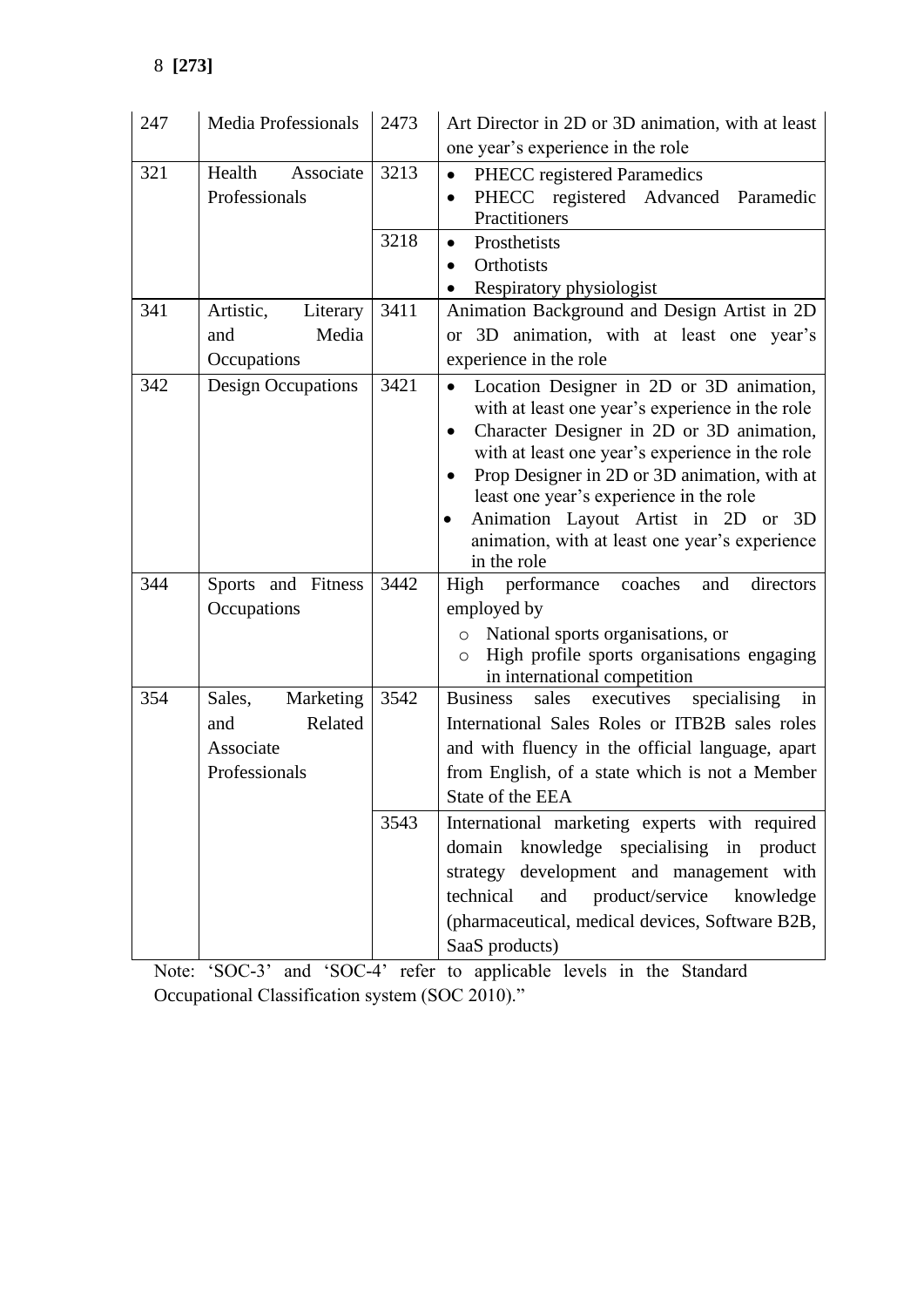GIVEN under my hand, 14 June 2022.

> Damien English, Minister of State at the Department of Enterprise, Trade and Employment.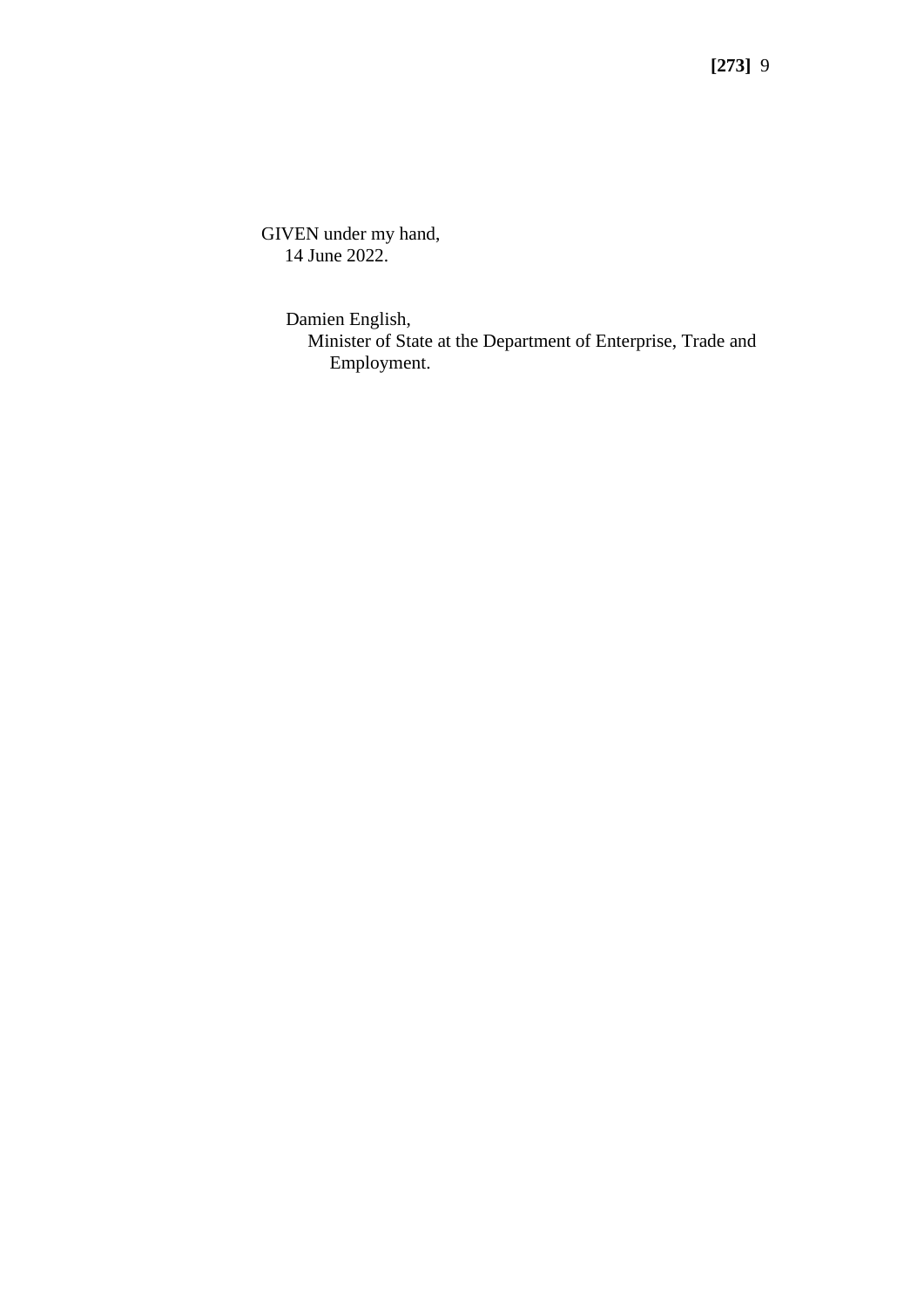# **EXPLANATORY NOTE**

*(This note is not part of the Instrument and does not purport to be a legal interpretation.)*

These Regulations amend the Employment Permits Regulations 2017 to—

- increase the quota of general employment permits for meat processor operatives,
- remove the quota of general employment permits for bricklayers and plasterers,
- replace references to "Irish Residence Permit pin" with "Irish Residence Permit Registration Number", and
- add the occupations of cardiac physiologist, medical scientist, occupational therapist, physiotherapist, podiatrist / chiropodist, psychologist, speech and language therapist and pharmacist to the Critical Skills Occupations List in Schedule 3.

These Regulations may be cited as the Employment Permits (Amendment) Regulations 2022.